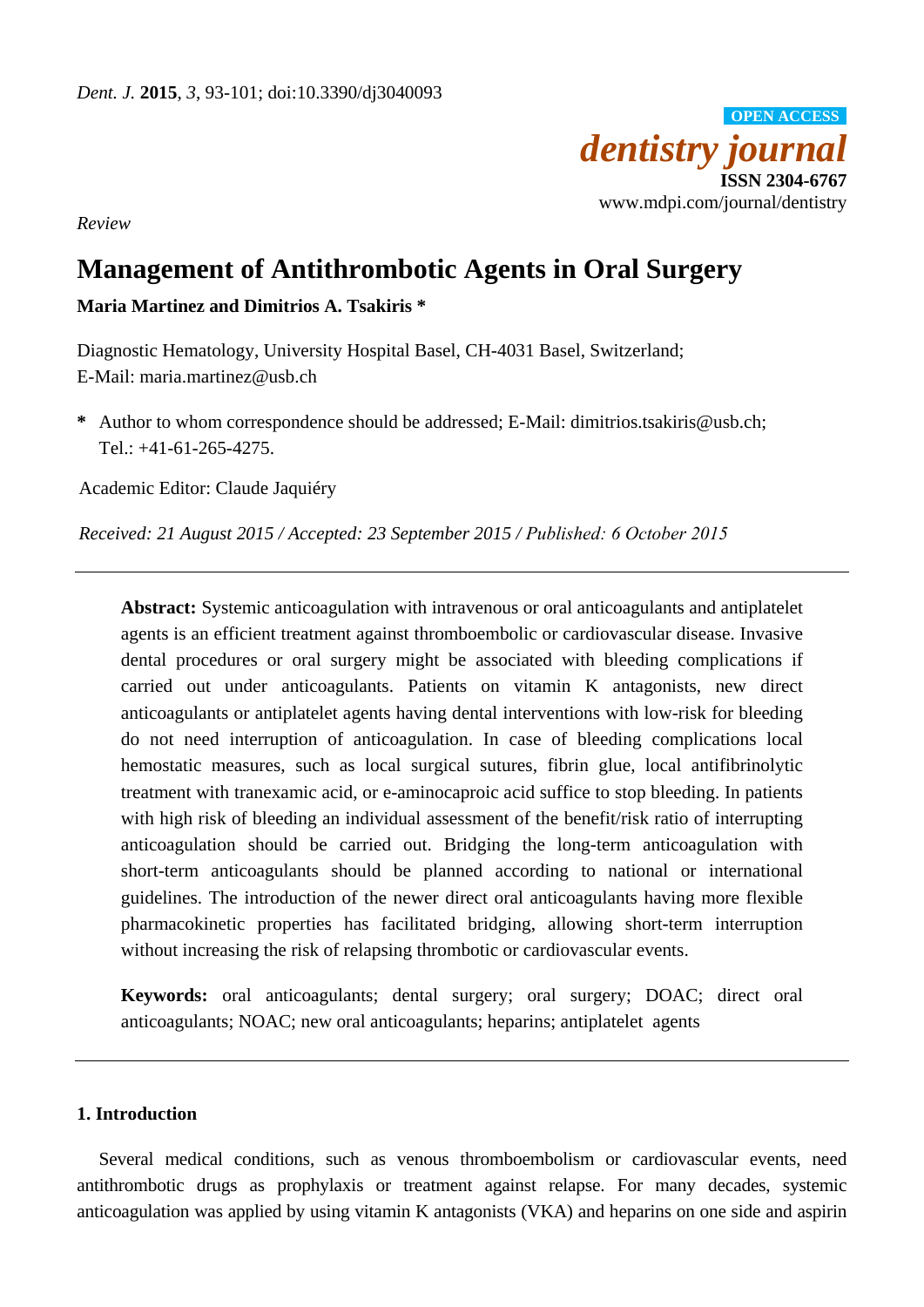as an antiplatelet agent on the other. New direct oral anticoagulants (DOAC), targeting single coagulation enzymes, such as thrombin or factor Xa have been developed in the last ten years, being as good as VKA in preventing thromboembolic events and carrying a lower risk for major bleeding complications (Table 1). Managing of anticoagulation before and after surgical or invasive diagnostic procedures is always a challenge, requiring a bridging strategy, which would allow surgery without bleeding complications and keep, in parallel, the risk of thrombosis at the lowest level. Major surgery in this context has been extensively investigated in the literature. Oral surgery is lacking large studies, whereas increasing numbers of scientific reports with small cohorts, randomized or observational studies have appeared in the last few years. The management of patients receiving VKA and requiring dental invasive procedures is quite well documented in the literature [1]. The risk of bleeding is usually minor and self-limiting, and does not outweigh the risk of thromboembolic events. Evidence is not that clear, though, for patients treated with DOAC.

The development of DOAC focused on eliminating some complications and disadvantages associated with the older anticoagulants. The new drugs have a wider therapeutic range, can be applied at fixed doses, act independently of age, sex, and body weight, and do not need technical monitoring, even if in some cases assaying of the anticoagulant effect may be helpful. Direct specific antidotes have also been developed and studied in phase III studies, but are not yet available on the market [2].

|                    | Apixaban<br>(Eliquis <sup>®)</sup> | <b>Rivaroxaban</b><br>(Xarelto <sup>®)</sup>                | <b>Dabigatran</b><br>(Pradaxa <sup>®</sup> ) | Edoxaban<br>(Lixiana <sup>®</sup> ) | <b>Betrixaban</b>       |
|--------------------|------------------------------------|-------------------------------------------------------------|----------------------------------------------|-------------------------------------|-------------------------|
| <b>Action</b>      | Anti-FXa                           | Anti-FXa                                                    | Anti-FIIa                                    | Anti-FXa                            | Anti-FXa                |
| Cmax               | $3-4 h$                            | $2 - 3 h$                                                   | 2 <sub>h</sub>                               | 2 <sub>h</sub>                      | 3 h                     |
| $T\frac{1}{2}$     | $8-15h$                            | $7 - 11h$                                                   | $8-15h$                                      | 10 <sub>h</sub>                     | 20h                     |
| <b>Elimination</b> | 27% renal<br>73% hepatic           | 33% renal<br>active<br>33% hepatic<br>33% renal<br>inactive | 80% renal<br>20% hepatic                     | 35% renal<br>65% hepatic            | 5% renal<br>95% hepatic |
| <b>Dosing</b>      | bid                                | qd                                                          | qd, bid                                      | qd                                  | qd                      |
| <b>Monitoring</b>  | no                                 | no                                                          | no                                           | no                                  | no                      |
| <b>Interaction</b> | CYP3A4, P-gp                       | CYP3A4, P-gp                                                | $P-gp$                                       | $P-gp$                              | CYP3A4                  |
| <b>Antidote</b>    | Andexanet alfa                     | Andexanet alfa                                              | Idarucizumab                                 | Andexanet alfa                      | Andexanet alfa          |

**Table 1.** The new direct oral anticoagulants (DOAC) and their mode of action.

#### **2. Intravenous and Oral Anticoagulants**

#### *2.1. Oral Vitamin-K-Antagonists (VKA)*

The discovery of warfarin (Coumadin®) [3] began, almost by chance, in the early 20th century in Canada by examining the reason why healthy cattle died from internal bleeding. The reason was the feeding of the animals with moldy sweet clover hay and a substance therein which acted as a Vitamin-K-Antagonist. They inhibit the posttranslational carboxylation of glutamic acid residues of coagulation factors II, VII, IX and X and are acting thus upstream from thrombin in the coagulation cascade. Warfarin has a long plasma half-life of 40 h and an even a longer anticoagulation effect.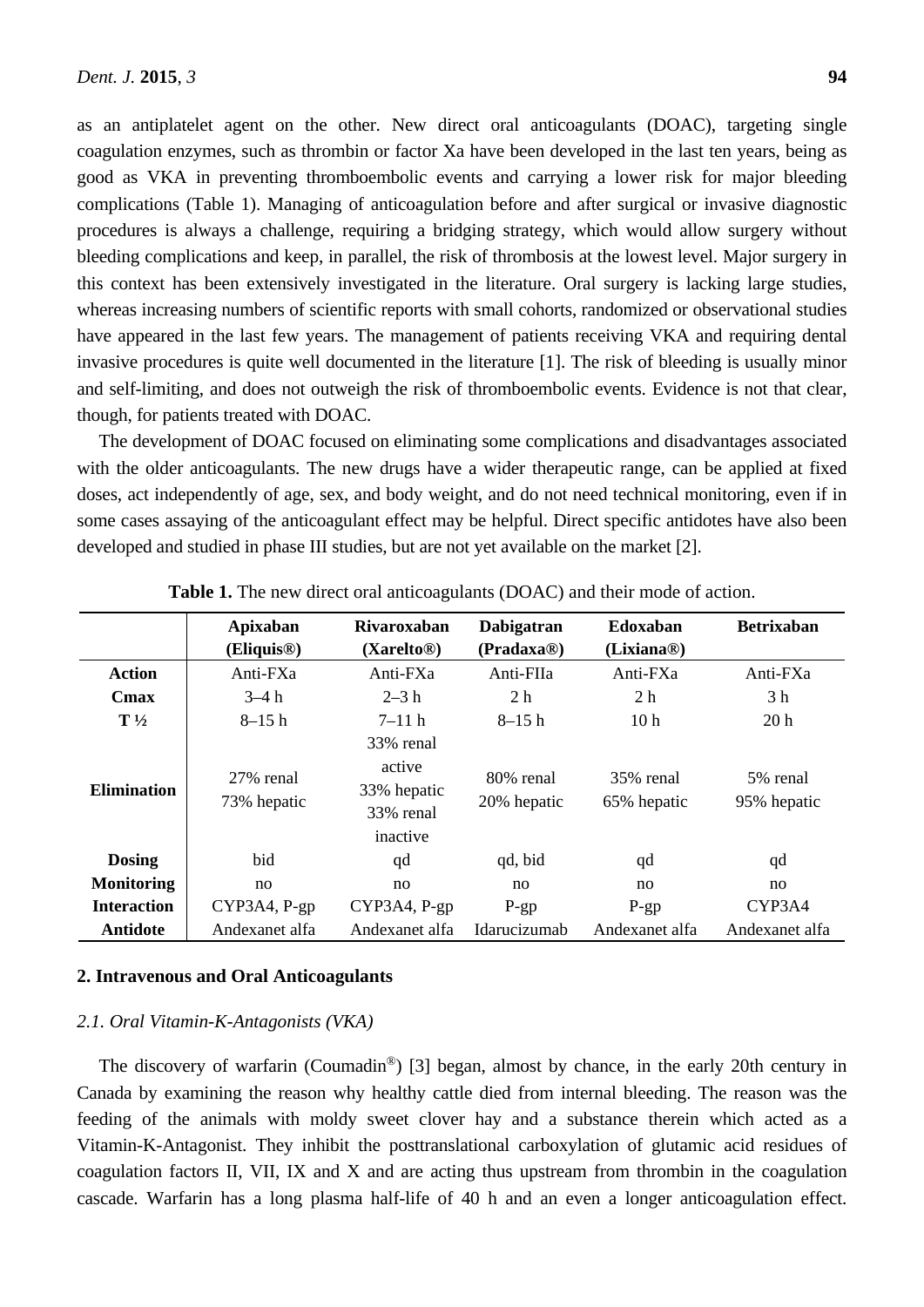Additional VKA available in Europe are phenprocoumon (Marcoumar®), acenocoumarol (Sintrom®) and phenindione with half-lives of 160 h, 16 h and 7 h, respectively. All of them depend on multiple hepatic enzyme-systems for their metabolism and thus interact with many co-medications, which can complicate the control of the anticoagulation effect. In addition gastrointestinal absorption of vitamin K is depending on many factors, such as diet or gastrointestinal disease.

## *2.*1.1*.* VKA and Oral Surgery

Anatomically, the mouth region, receiving a four-fold blood patency with a mucosa which can be easily injured, is prone to easy bruising and bleeding. Saliva containing lysozymes and other proteolytic enzymes can assist fibrinolysis and perpetuate bleeding. On the other hand, saliva expresses tissue-factor-like substances, which facilitate thrombin generation, thus adding to the hemostatic effect. Addition of anticoagulants might disturb this balance and cause prolonged bleeding in cases of dental surgery. Several clinical studies have investigated the bleeding risk of patients with oral surgery while being under anticoagulation with VKA [1,4–7]. In a recent prospective study [8], about 100 patients on Vitamin-K-Antagonists were not discontinued and approximately another 100 patients were bridged with low molecular weight heparin and reached, the day of procedure, an INR < 1.5. Treatment with LMWH was discontinued at least 12 h before intervention. Only a few post-interventional minor bleeding events occurred within the two groups. Even if the group with permanent anticoagulation had a few more bleedings, there was no significant difference between the two groups. All minor bleeding complications were easily resolved with local hemostatic measures. Some other studies showed very similar results [4,9,10]. Official guidelines do not suggest interruption of VKA for low risk dental procedures, local hemostatic measures, such as surgical hemostasis, suturing, fibrin glue, local antifibrinolytics with application of tranexamic acid, or e-aminocaproic acid as mouth rinses, would be sufficient to secure hemostasis [1]. In any case, though, no anticoagulation is safer than operating under anticoagulants. For short-term anticoagulation periods, whenever possible, invasive dental procedures should be postponed until after the end of the anticoagulation period.

#### *2.2. Heparins*

After the discovery of heparin [3] in the early 20th century, this drug was widely used for anticoagulant therapy since the 1950s. Unfractionated Heparin (UFH) is given intravenously and low molecular weight heparin (LMWH) is usually administered subcutaneously. Both have a rapid onset of anticoagulation, need a cofactor, antithrombin, and after binding to it they can exert the anticoagulation effect mainly on thrombin, but also on other coagulation factors. LMWH exerts a stronger anti-Xa-effect than UFH. Some advantages of LMWH compared to UFH are the longer half time, better bioavailability, resulting in more predictable dose response, and the subcutaneous application with the possibility to apply it in outpatients once or twice daily without the need for hospitalization in cases of bridging. UFH need regular laboratory monitoring for daily dosing, LMWH do not require monitoring except in cases of potential accumulation or heparin resistance.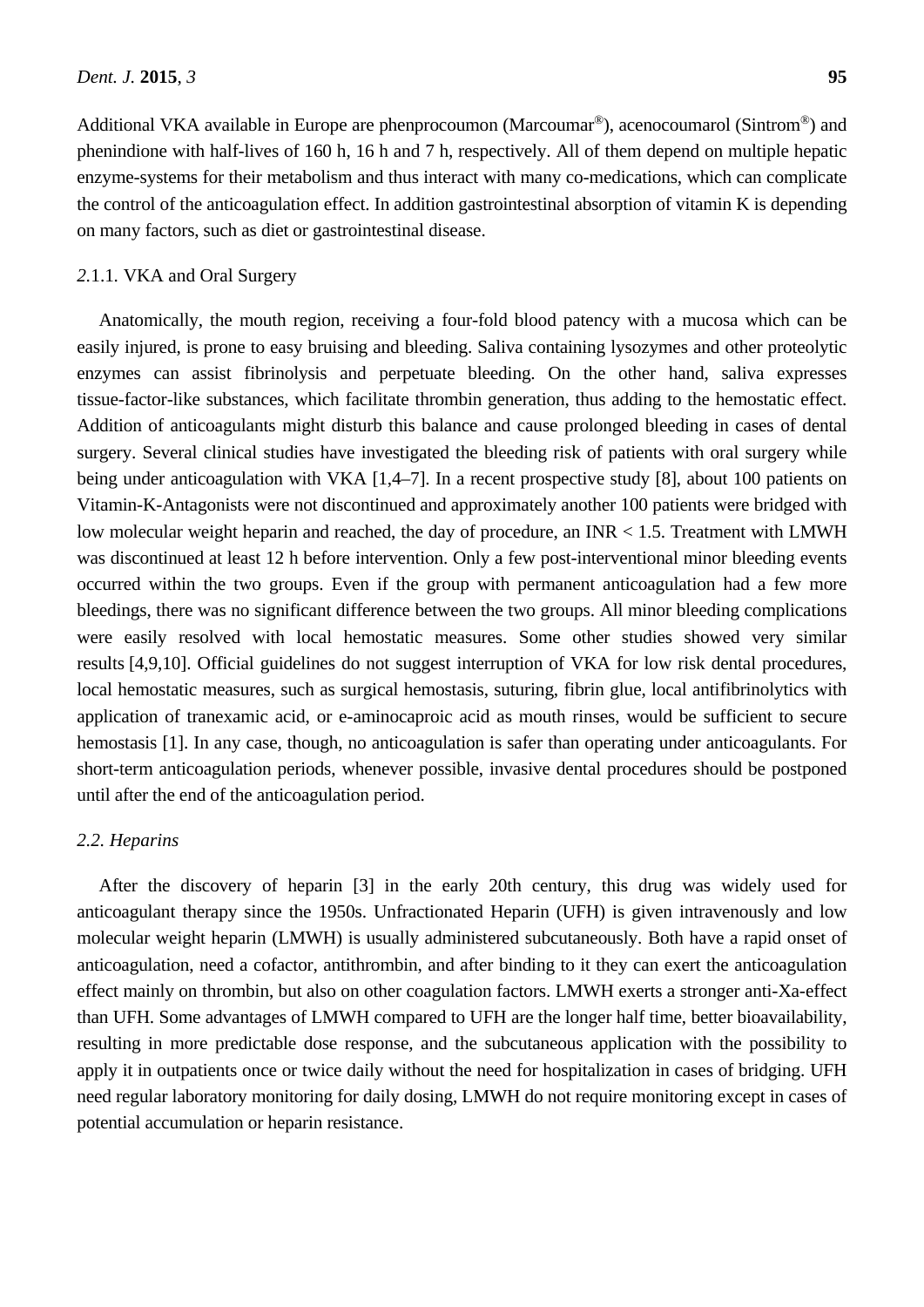#### 2.2.1. Heparins and Oral Surgery

A randomized study [8] and a large meta-analysis [11] showed that patients treated with LMWH in low-dose regimes for prophylaxis did not have significantly more bleeding complications than those treated with VKA. Dosing LMWH or UFH at a therapeutic intensity is expected, though, to cause increased bleeding. Since no direct data on this treatment are available for patients undergoing dental procedures, this is extrapolated from the experience on other kinds of minor or major surgery. Management in these cases should be chosen individually. In general, UFH can be stopped for some hours without increasing the risk for thrombosis. LMWH dosing schedule can be chosen in a way that the invasive procedure is carried out at the time of lowest level of LMWH activity, thus ensuring adequate hemostatic function.

#### *2.3. Newer Direct Oral Anticoagulants (DOAC)*

In contrast to the Vitamin-K-antagonists, the direct oral anticoagulants target specific single enzymes in the coagulation cascade. There were several studies that showed that DOAC were as effective as the oral VKA in preventing thrombotic events with fewer major or fatal bleeding complications [12–16].

Factor-Xa-inhibitors (rivaroxaban, apixaban, edoxaban) are small molecules that bind the part of FXa that catalyzes prothrombin to thrombin, therefore inhibiting thrombin generation. They are able to inhibit the free and bound FXa to the clot. Thus, they are acting selectively and reversibly. All three FXa inhibitors launched as antithrombotics reach the maximum concentration about 3 h after ingestion. They have a short elimination half-life (9–13 h), which, in elderly people or in patients with renal impairment, can be prolonged.

Dabigatran [17] is a selective competitive direct thrombin inhibitor, which binds free, fibrin-bound and clot-bound thrombin. The peak time is reached at 2 hours after ingestion. Approximately 80% of the drug is excreted in urine with an elimination half-life of 12–17 h, so that patients with impaired renal function may have longer elimination half-lives.

Specific antidotes have already been produced for all DOAC (Table 1) and have been tested in phase III clinical studies with favorable results and are awaiting market-launch [2].

#### 2.3.1. DOAC and Oral Surgery

In a secondary analysis of the RE-LY study (dabigatran in atrial fibrillation) [12], 10% of the patients who needed an invasive procedure needed dental intervention; there were no significant differences in the bleeding rates between the Dabigatran and the warfarin group, however, the intervention was performed after cessation of Dabigatran for at least 24 h. In another registry [18], the peri-interventional management of the new oral anticoagulants in daily care was analyzed. Of 2170 registered patients, 116 patients had dental interventions (extractions, implants) and other 25 had dental interventions other than extraction. No major bleeding complications occurred within the group of patients, which did not interrupt DOAC. These data suggest that minor procedures with a low risk of bleeding, such as dental procedures, in which warfarin can be safely continued, that DOAC can be continued as well, even if others recommend a cessation of the drug 24 h before intervention with a low bleeding risk [19–22]. Patients with risk of drug accumulation, such as those with renal insufficiency or additional medication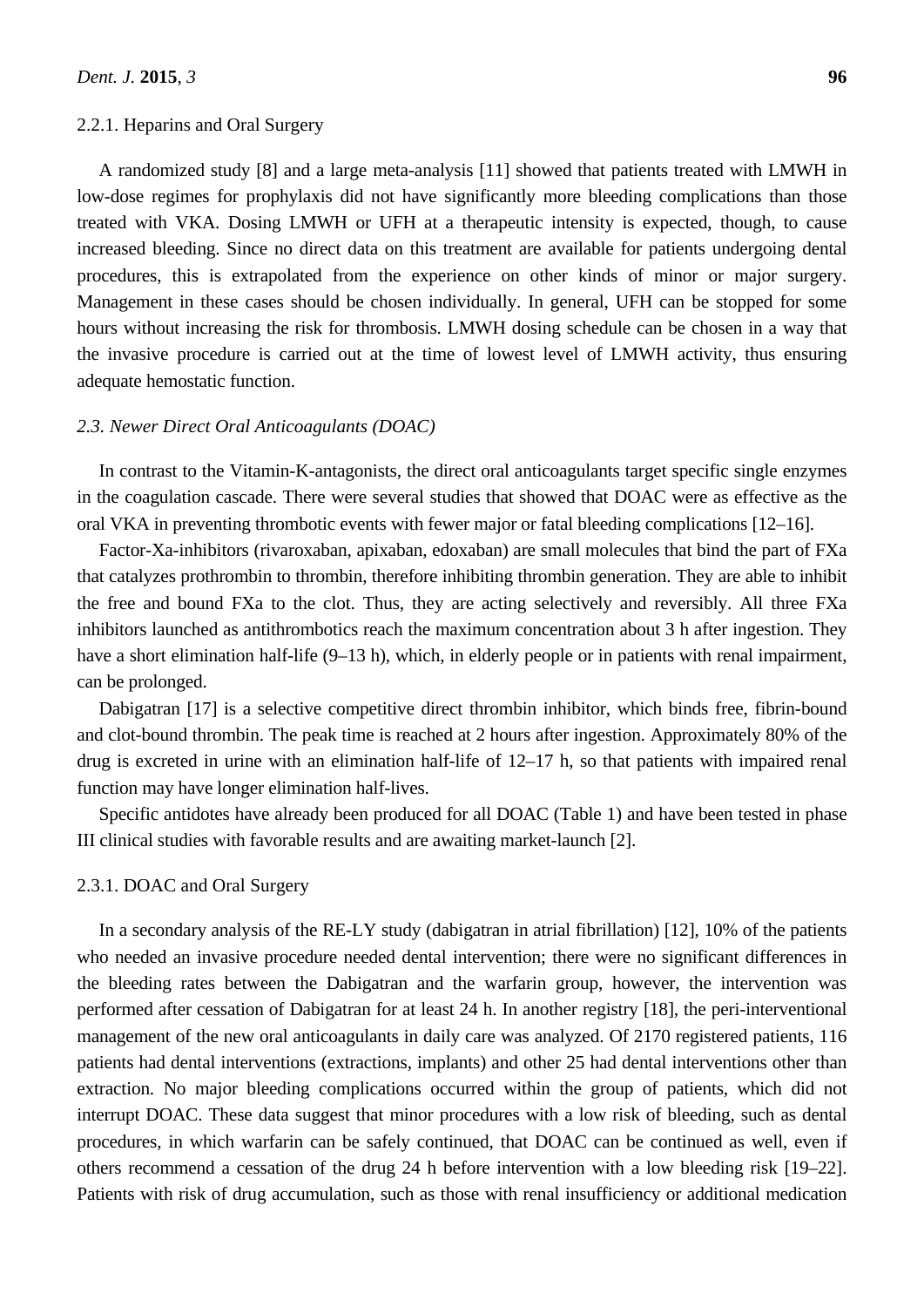and interaction with DOAC, need more attention. In these cases, preoperative cessation of the drug for more than 24 h might be necessary. All manufacturers have published recommendations in their investigator's brochure for precautionary measures in surgical procedures with low or high risk of bleeding. The procedure should preferably be planned at the time of lowest level of plasma activity of the DOAC and should not be performed at the peak level. For patients undergoing oral/maxillofacial surgery, where the bleeding risk is significant, DOAC should be discontinued for at least 24 h. In general, the predictable pharmacokinetic profiles and the relative short half-lives of DOAC make transitional anticoagulation for the peri-interventional period quite easy. No bridging with other anticoagulants is normally needed, e.g., changing DOAC to LMWH does not add any benefits and is unnecessary.

#### **3. Antiplatelet Agents**

Aspirin (acetylsalicylic acid) was the first drug to inhibit platelet function and is still the most prescribed. In low and high doses, it irreversibly blocks cyclooxygenase 1 (COX-1) in the platelets and, consequently, inhibits the formation of thromboxane. Later on, the thienopyridines, as P2Y12 receptor antagonists of the platelet surface, were developed and came on the market. Ticlopidine was the first one registered, but due to side effects it was quickly replaced by clopidogrel. Both are prodrugs and need to be hydrolyzed first and metabolized in the liver to produce the active metabolites. This resulted in a considerable individual variability concerning the antiplatelet effect. Looking for drugs with faster onset and less inter-individual variability, ticagrelor and prasugrel were developed with no or only partial transformation needed until the active substance becomes available after absorption. Biological resistance to ticagrelor or prasugrel is practically unknown. They protect more efficiently than clopidogrel from cardiovascular events, but at the cost of safety, with increased rates of bleeding complications [23].

#### *3.1. Oral Surgery and Antiplatelet Agents*

There is a considerable amount of scientific evidence showing that simple dental interventions can be safely performed under ongoing antiplatelet treatment [24]. Depending on the indication of aspirin prophylaxis (secondary or primary), the risk to suffer a thrombotic event after stopping antiplatelet treatment might be high and has to be evaluated against the possible bleeding risk [25–28]. Patients with complicated catheter interventions are at high risk for relapsing cardiovascular events and have to be put on dual antiplatelet treatment for short or longer term (e.g., after drug eluting stenting). In these patients, interrupting one of the antiplatelet agents is related to a high risk of in-stent thrombosis [29].

In a prospective study [25], which analyzed the bleeding complications after tooth extraction under antithrombotic treatment with aspirin or clopidogrel alone or under dual antiplatelet treatment, compared to a control group with no antiplatelet agents, the bleeding risk was higher in the group with dual antiplatelet treatment compared with no treatment or with a single antiplatelet drug. A main cause for immediate or late post-interventional bleeding was periodontitis with related tissue fragility and hyperemia. In particular, all patients on dual antiplatelet therapy with periodontitis developed prolonged post-extraction bleeding. All bleeding complications were successfully treated with local hemostatic measures. This study shows that, for low-risk dental extraction, there is no need to interrupt antiplatelet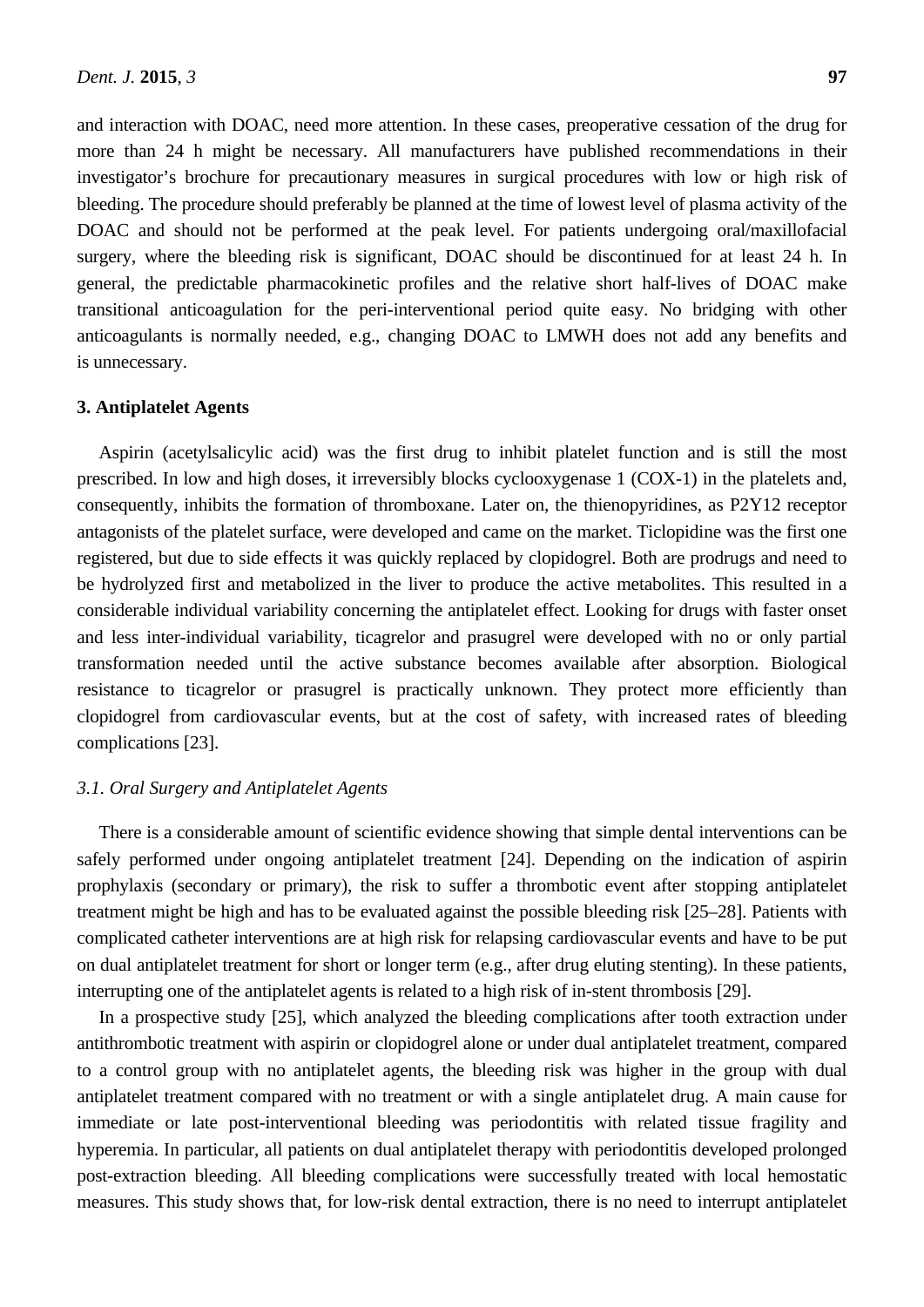treatment and that it is possible to estimate the benefit/risk ratio in patients with higher individual bleeding risk. More elaborate local hemostatic measures (e.g., suturing of the wound, application of hemostatic gauzes, local use of tranexamic acid) are efficient in such cases, thus avoiding interruption of the antiplatelet treatment. Alternatively, periodontitis might be treated in advance, if time permits, to correct for the increased bleeding risk due to inflammation and hyperemia.

# **4. Conclusions**

- Patients on anticoagulants in the form of vitamin K antagonists, new direct anticoagulants, or antiplatelet agents, having a low risk dental intervention, do not need interruption of anticoagulation, as they have a low risk of bleeding (Table 2). In case of bleeding complications, local hemostatic measures, such as local surgical sutures, fibrin glue, local antifibrinolytic treatment with tranexamic acid, or e-aminocaproic acid suffice to stop bleeding. For short-term anticoagulation periods, dental surgery should be, preferably, postponed until the end of anticoagulation whenever possible.
- In patients needing oral surgery or dental interventions with a high risk of bleeding, an individual assessment of the benefit/risk ratio of interrupting anticoagulation should be carried out. Bridging the long-term anticoagulation with short-term anticoagulants should be planned according to national or international guidelines.
- The introduction of the newer direct oral anticoagulants, having more flexible and reproducible pharmacokinetic properties, has facilitated bridging, allowing short-term interruption without increasing the risk of relapsing thrombotic or cardiovascular events.
- Patients on single antiplatelet agents do not need to interrupt their treatment before dental procedures with low bleeding risk. In cases of dual antiplatelet treatment or in invasive dental procedures with a high bleeding risk, an individual assessment of the benefit/risk ratio of interrupting anticoagulation should be carried out.

| Low bleeding risk                                                                                          | <b>High bleeding risk</b>                                                                                |  |
|------------------------------------------------------------------------------------------------------------|----------------------------------------------------------------------------------------------------------|--|
| Scaling or root canal planing<br>Endodontic treatment<br>Dental restorative treatment<br>Simple extraction | Surgical tooth extraction<br>Multiple tooth extractions<br>Complex oral surgery<br>Head and neck surgery |  |
| Surgical procedures less than 45min                                                                        |                                                                                                          |  |

**Table 2.** Dental procedures classified according to their bleeding risk\*.

\*Adapted from *Thean et al. Aust Dent J 2015* [30].

# **Author contributions**

Maria Martinez and Dimitrios A. Tsakiris conceived, designed and wrote the paper.

# **Conflicts of interest**

The authors declare no conflict of interest.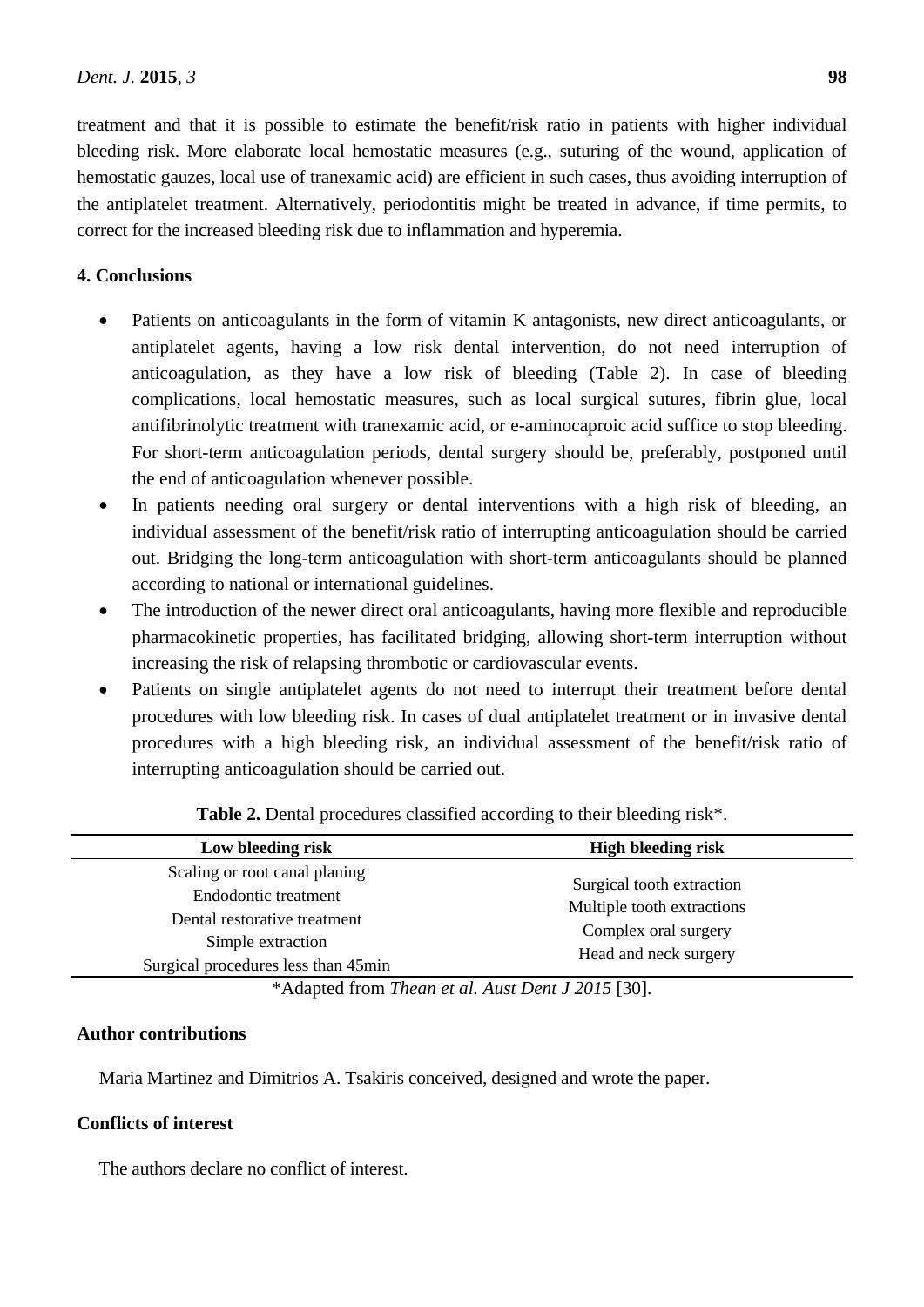## **References**

- 1. Aframian, D.J.; Lalla, R.V.; Peterson, D.E. Management of dental patients taking common hemostasis-altering medications. *Oral. Surg. Oral. Med. Oral. Pathol. Oral. Radiol. Endod.* **2007**, *103*, e1–e11.
- 2. Crowther, M.; Crowther, M.A. Antidotes for novel oral anticoagulants: Current status and future potential. *Arterioscler. Thromb. Vasc. Biol.* **2015**, *35*, 1736–1745.
- 3. Wardrop, D.; Keeling, D. The story of the discovery of heparin and warfarin. *Br. J. Haematol.*  **2008**, *141*, 757–763.
- 4. Evans, I.L.; Sayers, M.S.; Gibbons, A.J.; Price, G.; Snooks, H.; Sugar, A.W. Can warfarin be continued during dental extraction? Results of a randomized controlled trial. *Br. J. Oral Maxillofac. Surg.* **2002**, *40*, 248–252.
- 5. Iwabuchi, H.; Imai, Y.; Asanami, S.; [Shirakawa,](http://bmjopen.bmj.com/search?author1=Masayori+Shirakawa&sortspec=date&submit=Submit) M.; [Yamane,](http://bmjopen.bmj.com/search?author1=Gen-yuki+Yamane&sortspec=date&submit=Submit) G.; [Ogiuchi,](http://bmjopen.bmj.com/search?author1=Hideki+Ogiuchi&sortspec=date&submit=Submit) H.; [Kurashina,](http://bmjopen.bmj.com/search?author1=Kenji+Kurashina&sortspec=date&submit=Submit) K.; [Miyata,](http://bmjopen.bmj.com/search?author1=Masaru+Miyata&sortspec=date&submit=Submit) M.; [Nakao,](http://bmjopen.bmj.com/search?author1=Hiroyuki+Nakao&sortspec=date&submit=Submit) H.; [Imai,](http://bmjopen.bmj.com/search?author1=Hirohisa+Imai&sortspec=date&submit=Submit) H. Evaluation of postextraction bleeding incidence to compare patients receiving and not receiving warfarin therapy: A cross-sectional, multicentre, observational study. *BMJ Open*. **2014** *4*, e005777.
- 6. Salam, S.; Yusuf, H.; Milosevic, A. Bleeding after dental extractions in patients taking warfarin. *Br. J. Oral Maxillofac. Surg*. **2007**, *45*, 463–466.
- 7. Svensson, R.; Hallmer, F.; Englesson, C.S.; Svensson, P.J.; Becktor, J.P. Treatment with local hemostatic agents and primary closure after tooth extraction in warfarin treated patients. *Swed. Dent. J*. **2013**, *37*, 71–77.
- 8. Bajkin, B.V.; Popovic, S.L.; Selakovic, S.D.J. Randomized, prospective trial comparing bridging therapy using low-molecular-weight heparin with maintenance of oral anticoagulation during extraction of teeth. *J. Oral Maxillofac. Surg*. **2009**, *67*, 990–995.
- 9. Campbell, J.H.; Alvarado, F.; Murray, R.A. Anticoagulation and minor oral surgery: Should the anticoagulation regimen be altered? *J. Oral Maxillofac. Surg*. **2000**, *58*, 131–135.
- 10. Souto, J.C.; Oliver, A.; Zuazu-Jausoro, I.; Vives, A.; Fontcuberta, J. Oral surgery in anticoagulated patients without reducing the dose of oral anticoagulant: A prospective randomized study. *J. Oral Maxillofac. Surg*. **1996**, *54*, 27–32.
- 11. Siegal, D.; Yudin, J.; Kaatz, S.; Douketis, J.D.; Lim, W.; Spyropoulos, A.C. Periprocedural heparin bridging in patients receiving vitamin K antagonists: Systematic review and meta-analysis of bleeding and thromboembolic rates. *Circulation* **2012**, *126*, 1630–1639.
- 12. Healey, J.S.; Eikelboom, J.; Douketis, J.; [Wallentin,](http://www.ncbi.nlm.nih.gov/pubmed/?term=Wallentin%20L%5BAuthor%5D&cauthor=true&cauthor_uid=22700854) L.; [Oldgren, J.](http://www.ncbi.nlm.nih.gov/pubmed/?term=Oldgren%20J%5BAuthor%5D&cauthor=true&cauthor_uid=22700854); [Yang, S.](http://www.ncbi.nlm.nih.gov/pubmed/?term=Yang%20S%5BAuthor%5D&cauthor=true&cauthor_uid=22700854); [Themeles, E.](http://www.ncbi.nlm.nih.gov/pubmed/?term=Themeles%20E%5BAuthor%5D&cauthor=true&cauthor_uid=22700854); [Heidbuchel, H.](http://www.ncbi.nlm.nih.gov/pubmed/?term=Heidbuchel%20H%5BAuthor%5D&cauthor=true&cauthor_uid=22700854); [Avezum, A.](http://www.ncbi.nlm.nih.gov/pubmed/?term=Avezum%20A%5BAuthor%5D&cauthor=true&cauthor_uid=22700854); [Reilly, P.](http://www.ncbi.nlm.nih.gov/pubmed/?term=Reilly%20P%5BAuthor%5D&cauthor=true&cauthor_uid=22700854); [Connolly, S.J.](http://www.ncbi.nlm.nih.gov/pubmed/?term=Connolly%20SJ%5BAuthor%5D&cauthor=true&cauthor_uid=22700854); [Yusuf, S.](http://www.ncbi.nlm.nih.gov/pubmed/?term=Yusuf%20S%5BAuthor%5D&cauthor=true&cauthor_uid=22700854); [Ezekowitz,](http://www.ncbi.nlm.nih.gov/pubmed/?term=Ezekowitz%20M%5BAuthor%5D&cauthor=true&cauthor_uid=22700854) M. Periprocedural bleeding and thromboembolic events with dabigatran compared with warfarin: Results from the Randomized Evaluation of Long-Term Anticoagulation Therapy (RE-LY) randomized trial. *Circulation* **2012**, *126*, 343–348.
- 13. Giugliano, R.P.; Ruff, C.T.; Braunwald, E.; Murphy, S.A.; Wiviott, S.D.; Halperin, J.L.; Waldo, A.L.; Ezekowitz, M.D.; Weitz, J.I.; Špinar, J.; *et al*. Edoxaban versus warfarin in patients with atrial fibrillation. *New Engl. J. Med*. **2013**, *369*, 2093–2104.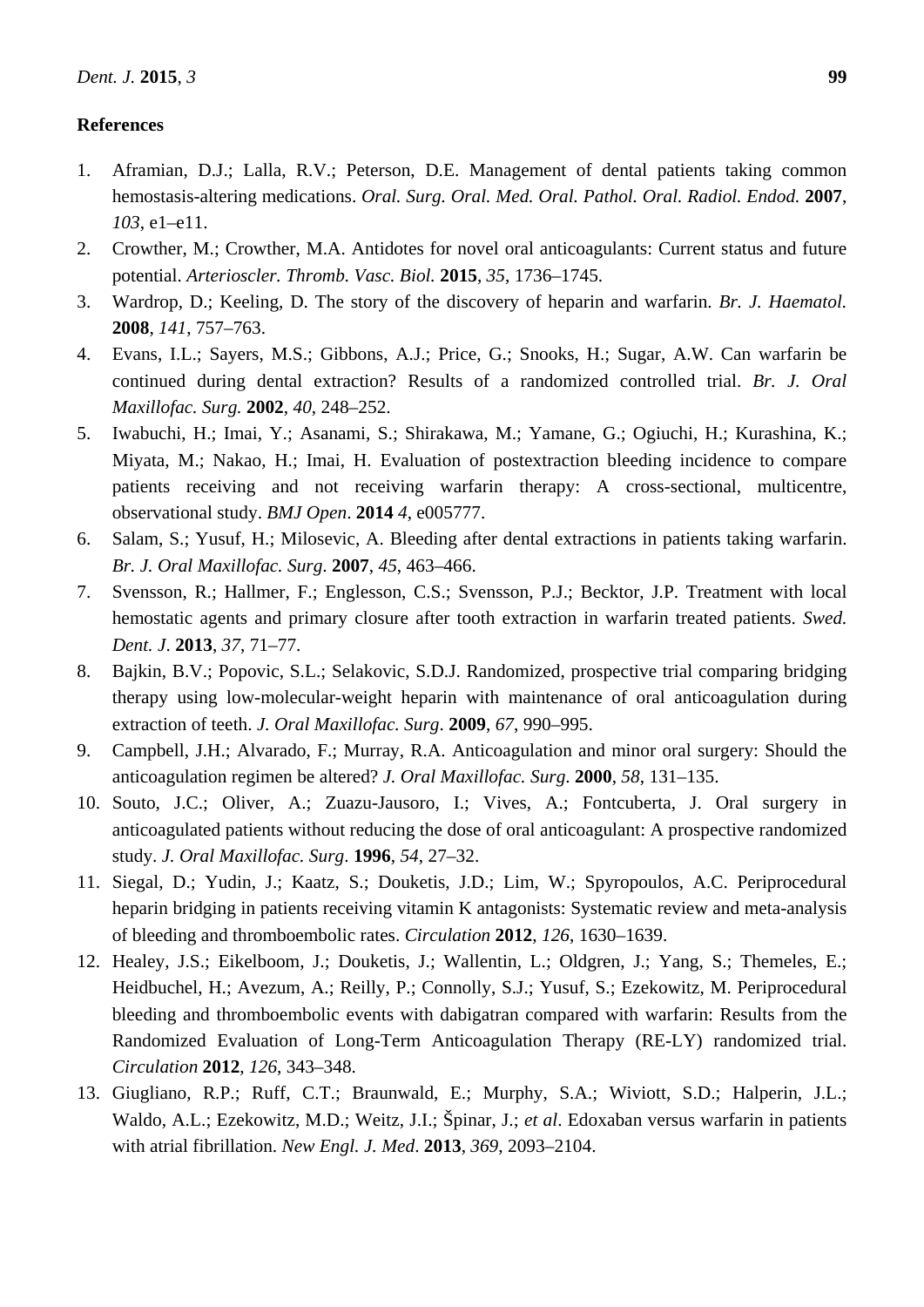- 14. Granger, C.B.; Alexander, J.H.; McMurray, J.J.V.; Lopes, R.D.; Hylek, E.M.; Hanna, M.; Al-Khalidi, H.R.; Ansell, J.; Atar, D.; Avezum, A.; *et al*. Apixaban versus warfarin in patients with atrial fibrillation. *New Engl. J. Med*. **2011**, *365*, 981–992.
- 15. Patel, M.R.; Mahaffey, K.W.; Garg, J.; Pan, G.; Singer, D.E.; Hacke, W.; Breithardt, G.; Halperin, J.L.; Hankey, G.J.; Piccini, J.P.; *et al*. Rivaroxaban versus warfarin in nonvalvular atrial fibrillation. *New Engl. J. Med*. **2011**, *365*, 883–891.
- 16. Chan, N.C.; Bhagirath, V.; Eikelboom, J.W. Profile of betrixaban and its potential in the prevention and treatment of venous thromboembolism. *Vasc. Health. Risk Manag*. **2015**, *11*, 343–351.
- 17. Ganetsky, M.; Babu, K.M.; Salhanick, S.D.; Brown, R.S.; Boyer, E.W. Dabigatran: Review of pharmacology and management of bleeding complications of this novel oral anticoagulant. *J. Med. Toxicol*. **2011**, *7*, 281–287.
- 18. Beyer-Westendorf, J.; Gelbricht, V.; Förster, K.; Ebertz, F.; Köhler, C.; Werth, S.; Kuhlisch, E.; Stange, T.; Thieme, C.; Daschkow, K.; Weiss, N. Peri-interventional management of novel oral anticoagulants in daily care: Results from the prospective Dresden NOAC registry. *Eur. Heart J*. **2014**, *35*, 1888–1896.
- 19. Heidbuchel, H.; Verhamme, P.; Alings, M.; Antz, M.; Diener, H.C.; Hacke, W.; Oldgren, J.; Sinnaeve, P; Camm, A.J.; Kirchhof, P.; *et al*. Updated European Heart Rhythm Association Practical Guide on the use of new oral anticoagulants in patients with non-valvular atrial fibrillation. *Europace* **2015**, *Aug 31*, in press.
- 20. Sié, P.; Samama, C.M.; Godier, A.; Rosencher, N.; Steib, A.; Llau, J.V.; Van der Linden, P.; Pernod, G.; Lecompte, T.; Gouin-Thibault, I.; *et al*. Surgery and invasive procedures in patients on long-term treatment with direct oral anticoagulants: Thrombin or factor-Xa inhibitors. Recommendations of the working group on perioperative haemostasis and the french study group on Thrombosis and Haemostasi. *Arch. Cardiovasc. Dis*. **2011**, *104*, 669–676.
- 21. Godier, A.; Gouin-Thibault, I.; Rosencher, N.; [Delgado-Ruiz, R.A.](http://www.ncbi.nlm.nih.gov/pubmed/?term=Delgado-Ruiz%20RA%5BAuthor%5D&cauthor=true&cauthor_uid=26073481); [Markovic, A.](http://www.ncbi.nlm.nih.gov/pubmed/?term=Markovic%20A%5BAuthor%5D&cauthor=true&cauthor_uid=26073481); [Calvo-Guirado, J.L.](http://www.ncbi.nlm.nih.gov/pubmed/?term=Calvo-Guirado%20JL%5BAuthor%5D&cauthor=true&cauthor_uid=26073481) Dental implant surgery in patients in treatment with the anticoagulant oral rivaroxaban. *Prim. Dent. J*. **2015**, *3*, doi:10.1111/clr.12653.
- 22. Sivolella, S.; De Biagi, M.; Brunello, G.; Berengo, M.; Pengo, V. Managing dentoalveolar surgical procedures in patients taking new oral anticoagulants. *Odontology* **2015**, *103*, 258–263.
- 23. Wiviott, S.D.; Braunwald, E.; McCabe, C.H.; Montalescot, G.; Ruzyllo, W.; Gottlieb, S.; Neumann, F.; Ardissino, D.; De Servi, S.; Murphy, S.A.; *et al*. Prasugrel versus clopidogrel in patients with acute coronary syndromes. *New Engl. J. Med*. **2007**, *357*, 2001–2015.
- 24. Darawade, D.A.; Kumar, S.; Desai, K.; Hasan, B.; Mansata, A.V. Influence of aspirin on post-extraction bleeding—A clinical study. *J. Int. Soc. Prev. Community Dent*. **2014**, *4*, S63–S67.
- 25. Lillis, T.; Ziakas, A.; Koskinas, K.; Tsirlis, A.; Giannoglou, G. Safety of dental extractions during uninterrupted single or dual antiplatelet treatment. *Am. J. Cardiol*. **2011**, *108*, 964–967.
- 26. Charlot, M.; Nielsen, L.H.; Lindhardsen, J.; Ahlehoff, O.; Olsen, A.M.; Hansen, M.L.; Hansen, P.R.; Madsen, J.K.; Køber, L.; Gislason, G.H.; *et al*. Clopidogrel discontinuation after myocardial infarction and risk of thrombosis: A nationwide cohort study. *Eur. Heart J*. **2012**, *33*, 2527–2534.
- 27. García-Rodríguez, L.A.; Cea-Soriano, L.; Hill, C.; Johansson, S. Increased risk of stroke after discontinuation of acetylsalicylic acid: A UK primary care study. *Neurology* **2011**, *76*, 740–746.